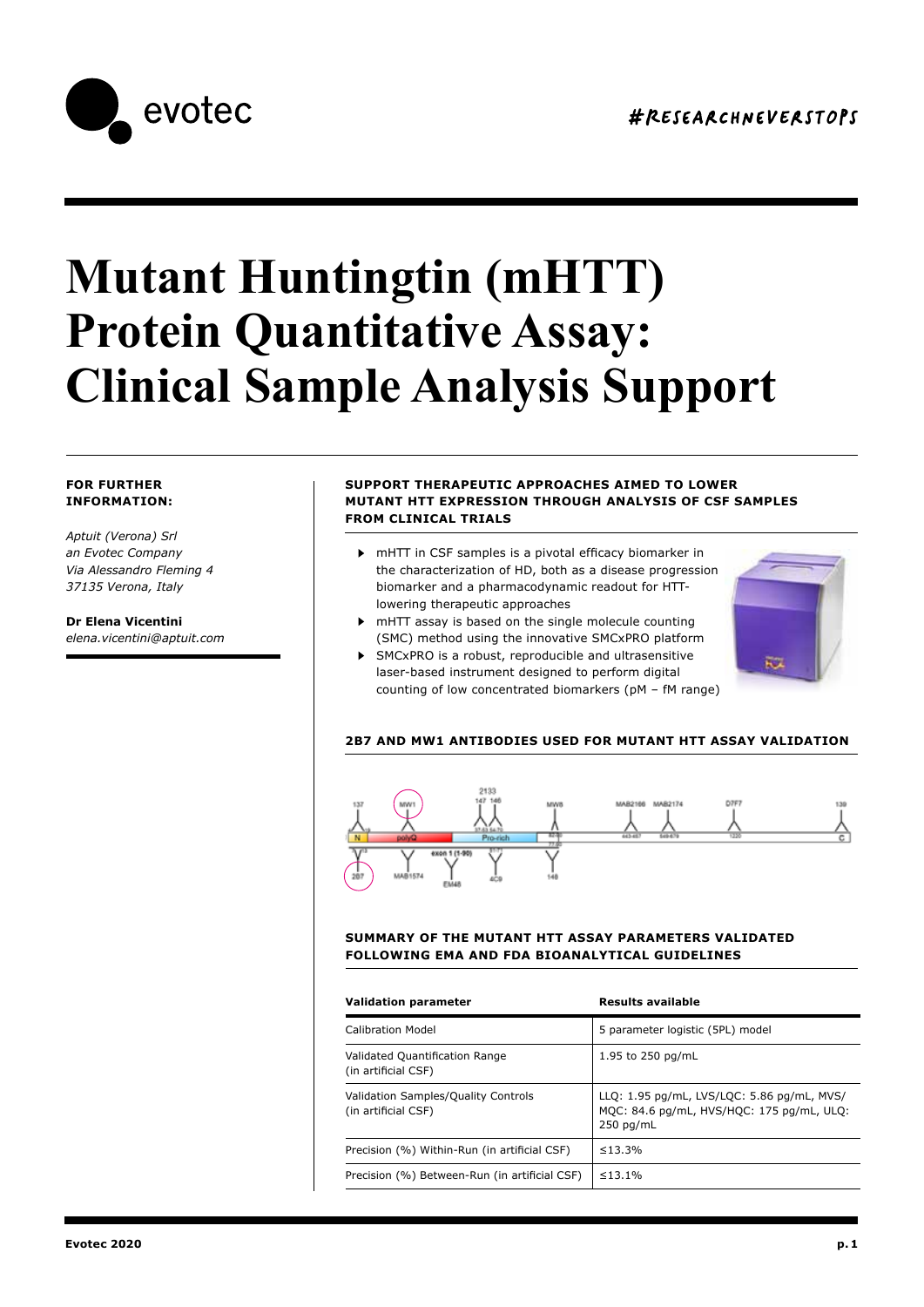evotec

| <b>Validation parameter</b>                                             | <b>Results available</b>                                                                                                                     |
|-------------------------------------------------------------------------|----------------------------------------------------------------------------------------------------------------------------------------------|
| Accuracy (%) (in artificial CSF)                                        | 90.9% $\leq$ Accuracy $\leq$ 101%                                                                                                            |
| Spike Recovery<br>(in artificial and pooled non-HD human CSF)           | $\frac{9}{6}$ CV < 8.1<br>103.4% ≤ Recovery ≤110.8%                                                                                          |
| Specificity<br>(in artificial and pooled non-HD human CSF)              | No cross-reactivity between mHTT and wild type<br>HTT-Q19 concentrations corresponding to LLQ,<br>MQC and HQC levels                         |
| Selectivity<br>(10 individual non-HD human CSF matrices)                | No significant matrix interference: pass rate<br>80% at LLQ, 100% at HQC and 100% unspiked<br>matrices BLO                                   |
| Interference with human Hemoglobin (Hb)<br>(in pooled non-HD human CSF) | No interference up to 2.4 µg/mL Hb; interfe-<br>rence observed at 3.4 µg/mL Hb for mHTT at<br>LLQ level (not observed for mHTT at HQC level) |
| Prozone/Hook Effect                                                     | Not observed                                                                                                                                 |
| Stability in artificial CSF                                             | Storage up to 4 hours at room temperature<br>and at 2-8°C; storage up to 31 days at -20°C<br>and at -80°C                                    |
| Freeze-Thaw Stability                                                   | Up to 2 cycles from -20°C and from -80°C to<br>room temperature                                                                              |
| Stability of labelled antibodies                                        | Storage up to 94 days at 2-8°C for capture and<br>detection labelled antibodies                                                              |

#### **FURTHER PARAMETERS TO BE VALIDATED**

- ▶ Long term stability of mHTT in artificial CSF (at least 3, 6, 12, 24 months)
- Additional long term stability timepoints of the labelled antibodies used  $\blacktriangleright$ for the assay
- Further Hb interference: Hb spiked between 2.4–3.4 µg/mL and mHTT at additional levels
- Dilution Parallelism in human HD CSF samples
- Short/Long Term Stability endogenous mHTT in human HD CSF samples

#### **ADDITIONAL ASSAYS ON PIPELINE FOR VALIDATION**

- mHTT assay partial validation to lower quantification range (0.977–125 pg/mL) in CSF
- Total soluble human HTT protein in CSF
- Human Neurofilament light chain (NFL) in CSF and plasma

#### **SERVICES AVAILABLE AT EVOTEC VERONA IN SUPPORT OF CLINICAL STUDIES**

- Provision of kits for samples collection:
	- Collection tubes and storage tubes appropriate to the type of matrix, provided in duplicate to allow clinical sites to retain an aliquot of each sample onsite
	- Tube labels for specimen univocal identification for each subject, with and without barcode
	- Laboratory study manual detailing sample collection, storage and shipment instructions to reflect the study protocol



Samples receipt from different locations in the world